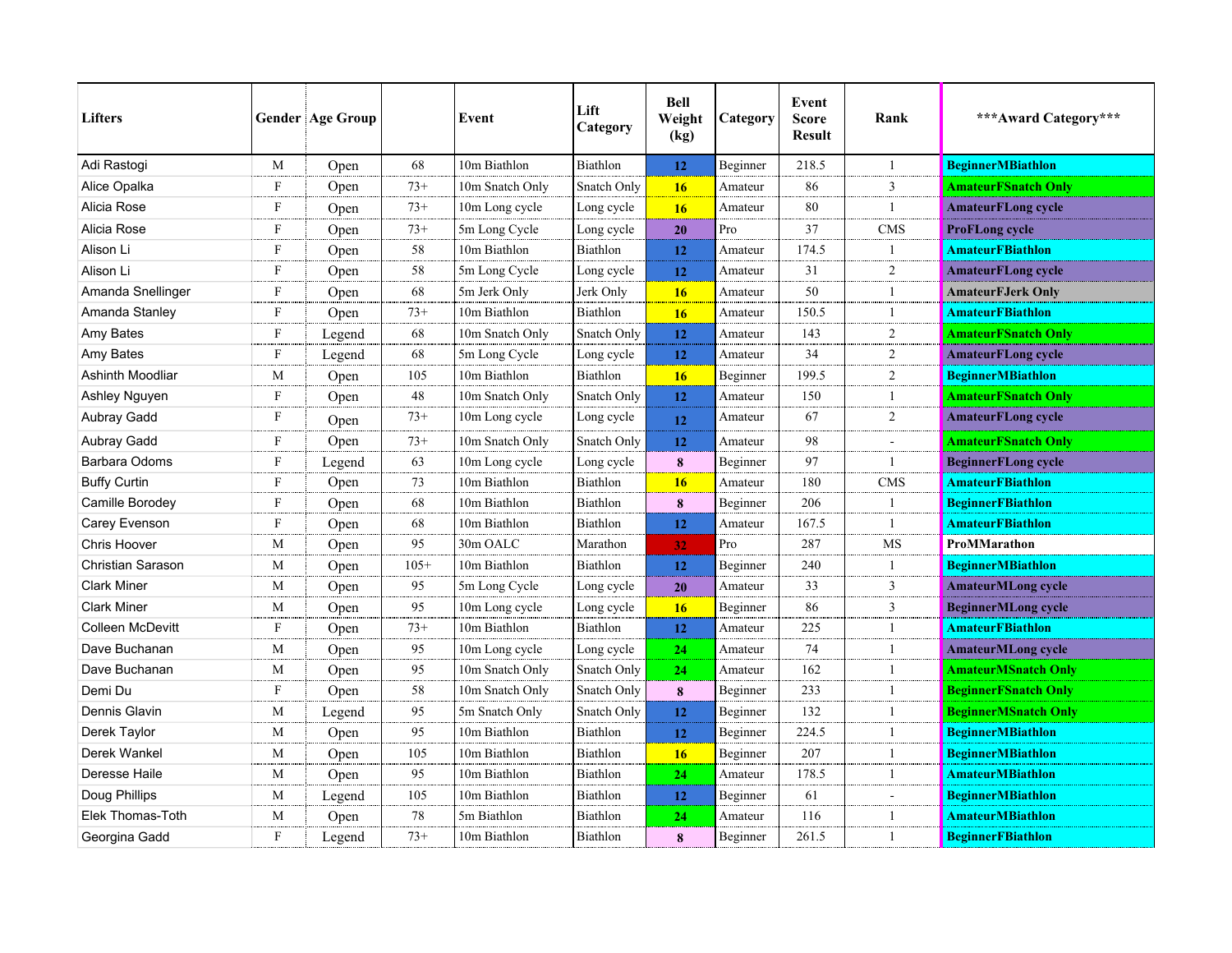| <b>Lifters</b>       |              | <b>Gender Age Group</b> |        | Event           | Lift<br>Category | <b>Bell</b><br>Weight<br>(kg) | Category | Event<br><b>Score</b><br><b>Result</b> | Rank           | *** Award Category***       |
|----------------------|--------------|-------------------------|--------|-----------------|------------------|-------------------------------|----------|----------------------------------------|----------------|-----------------------------|
| Georgina Gadd        | F            | Legend                  | $73+$  | 10m Long cycle  | Long cycle       | 12                            | Amateur  | 73                                     | $\mathbf{1}$   | <b>AmateurFLong cycle</b>   |
| Grigore Casim        | M            | Open                    | 85     | 10m Biathlon    | Biathlon         | <b>16</b>                     | Beginner | 211                                    | $\overline{1}$ | <b>BeginnerMBiathlon</b>    |
| <b>Hafoc Yates</b>   | F            | Legend                  | 58     | 30m OALC        | Marathon         | 16                            | Amateur  | 100                                    | $\blacksquare$ | <b>AmateurFMarathon</b>     |
| Hailey Iverson       | F            | Open                    | $73+$  | 10m Snatch Only | Snatch Only      | 12                            | Amateur  | 197                                    | 2              | <b>AmateurFSnatch Only</b>  |
| Hal Yu               | M            | Open                    | 95     | 5m Snatch Only  | Snatch Only      | 16                            | Beginner | 101                                    | 3              | <b>BeginnerMSnatch Only</b> |
| Heath Hayden         | F            | Open                    | $73+$  | 5m Biathlon     | Biathlon         | 16                            | Amateur  | 86                                     | 1              | <b>AmateurFBiathlon</b>     |
| James Lynch          | M            | Open                    | 78     | 10m Biathlon    | Biathlon         | 16                            | Beginner | 148                                    | 3              | <b>BeginnerMBiathlon</b>    |
| James Prossick       | M            | Legend                  | $105+$ | 5m Triathlon    | Triathlon        | 16                            | Beginner | 391                                    | 3              | <b>BeginnerMTriathlon</b>   |
| Jane Altemose        | F            | Open                    | 63     | 5m Biathlon     | Biathlon         | 8                             | Beginner | 129.5                                  | $\overline{2}$ | <b>BeginnerFBiathlon</b>    |
| Jennifer Billings    | $\mathbf{F}$ | Open                    | $73+$  | 30m OALC        | Marathon         | 8                             | Beginner | 309                                    |                | <b>BeginnerFMarathon</b>    |
| Jennifer Millett     | $\mathbf{F}$ | Open                    | $73+$  | 5m Triathlon    | Triathlon        | 12                            | Amateur  | 233                                    | $\overline{2}$ | <b>AmateurFTriathlon</b>    |
| Jinnah Rose-McFadden | F            | Legend                  | 63     | 10m Jerk Only   | Jerk Only        | 12                            | Amateur  | 139                                    | $\mathbf{1}$   | <b>AmateurFJerk Only</b>    |
| Jinnah Rose-McFadden | F            | Legend                  | 63     | 10m Long cycle  | Long cycle       | 12                            | Amateur  | 92                                     | $\overline{1}$ | <b>AmateurFLong cycle</b>   |
| Joanna Pool          | F            | Open                    | $73+$  | 5m Jerk Only    | Jerk Only        | 16                            | Amateur  | 74                                     | <b>CMS</b>     | <b>AmateurFJerk Only</b>    |
| Jodi Rose            | F            | Open                    | $73+$  | 10m Snatch Only | Snatch Only      | 8                             | Beginner | 228                                    | -1             | <b>BeginnerFSnatch Only</b> |
| Jordan Lobban        | F            | Open                    | $73+$  | 10m Snatch Only | Snatch Only      | 16                            | Amateur  | 195                                    | $\mathbf{1}$   | <b>AmateurFSnatch Only</b>  |
| <b>Justin Hecht</b>  | M            | Open                    | 85     | 10m Biathlon    | Biathlon         | 16                            | Beginner | 157                                    | 3              | <b>BeginnerMBiathlon</b>    |
| <b>Kate Millett</b>  | F            | Open                    | 53     | 10m OALC        | OALC             | 12                            | Amateur  | 88                                     | 2              | <b>AmateurFOALC</b>         |
| <b>Kate Millett</b>  | F            | Open                    | 53     | 10m Snatch Only | Snatch Only      | 12                            | Amateur  | 135                                    | $\mathbf{1}$   | <b>AmateurFSnatch Only</b>  |
| Katherine Gail Dye   | F            | Open                    | 68     | 60m TALC        | Marathon         | 12                            | Amateur  | 413                                    | MS             | AmateurFMarathon            |
| Katie Rose Pollock   | F            | Open                    | 68     | 60m TALC        | Marathon         | 12                            | Amateur  | 507                                    | MS             | AmateurFMarathon            |
| Kayla Pugh           | F            | Open                    | $73+$  | 5m Long Cycle   | Long cycle       | 8                             | Beginner | 44                                     | 3              | <b>BeginnerFLong cycle</b>  |
| Kylo McNeal          | М            | Open                    | $105+$ | 10m Biathlon    | <b>Biathlon</b>  | 16                            | Beginner | 198                                    | $\overline{2}$ | <b>BeginnerMBiathlon</b>    |
| Leah Kangas          | F            | Open                    | 68     | 10m Biathlon    | <b>Biathlon</b>  | 12                            | Amateur  | 219.5                                  | $\mathbf{1}$   | <b>AmateurFBiathlon</b>     |
| Lisa Griggs          | F            | Open                    | 73     | 30m OALC        | Marathon         | 12                            | Amateur  | 272                                    | 3              | AmateurFMarathon            |
| Lisa Thomas          | F            | Legend                  | $73+$  | 10m Biathlon    | Biathlon         | 16                            | Amateur  | 203                                    | <b>CMS</b>     | <b>AmateurFBiathlon</b>     |
| Liz Milici           | F            | Open                    | $73+$  | 5m Long Cycle   | Long cycle       | 16                            | Amateur  | 26                                     | $\overline{c}$ | <b>AmateurFLong cycle</b>   |
| Liz Milici           | F            | Open                    | $73+$  | 5m Snatch Only  | Snatch Only      | 16                            | Amateur  | 83                                     | $\overline{2}$ | <b>AmateurFSnatch Only</b>  |
| Lyra Steiner         | F            | Open                    | 63     | 10m Long cycle  | Long cycle       | 12                            | Amateur  | 110                                    | $\mathbf{1}$   | <b>AmateurFLong cycle</b>   |
| Lyra Steiner         | F            | Open                    | 63     | 10m Snatch Only | Snatch Only      | <b>16</b>                     | Amateur  | 130                                    | $\overline{1}$ | <b>AmateurFSnatch Only</b>  |
| Mandi Bartkow        | F            | Open                    | 73     | 10m Biathlon    | Biathlon         | 16                            | Amateur  | 260                                    | <b>CMS</b>     | <b>AmateurFBiathlon</b>     |
| Mandi Bartkow        | F            | Open                    | 73     | 10m Long cycle  | Long cycle       | 24                            | Pro      | 58                                     | MS             | ProFLong cycle              |
| Marc Tiemeyer        | M            | Open                    | 78     | 10m Biathlon    | Biathlon         | 16                            | Beginner | 199                                    | $\overline{1}$ | <b>BeginnerMBiathlon</b>    |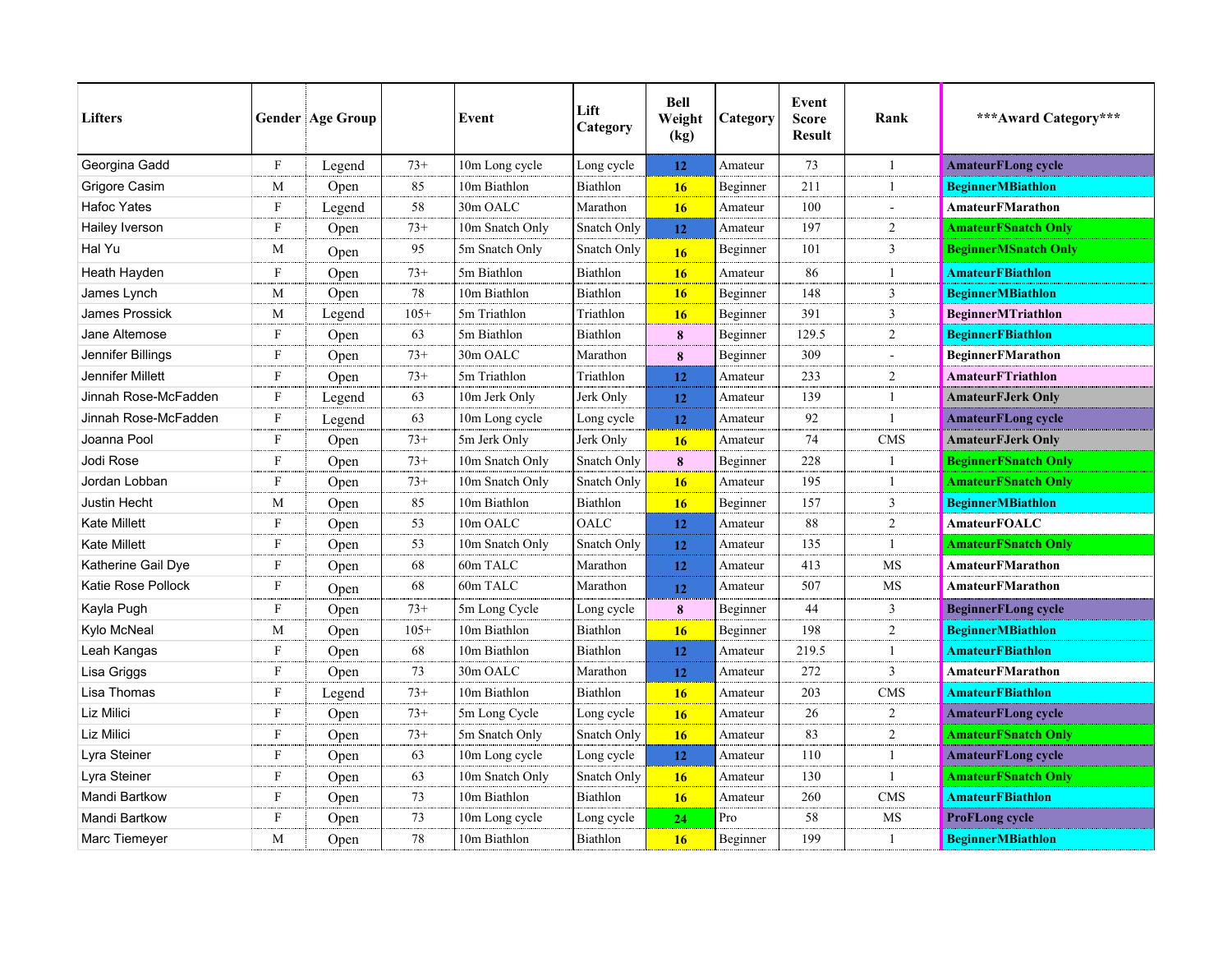| <b>Lifters</b>           |                           | <b>Gender Age Group</b> |        | Event           | Lift<br>Category | <b>Bell</b><br>Weight<br>(kg) | Category | Event<br><b>Score</b><br><b>Result</b> | Rank           | *** Award Category***       |
|--------------------------|---------------------------|-------------------------|--------|-----------------|------------------|-------------------------------|----------|----------------------------------------|----------------|-----------------------------|
| Marissa Snyder           | F                         | Open                    | $73+$  | 30m OALC        | Marathon         | 8                             | Beginner | 265                                    |                | BeginnerFMarathon           |
| Mary Kuzmick             | F                         | Open                    | 73     | 5m Biathlon     | <b>Biathlon</b>  | 12                            | Amateur  | 88                                     | $\mathbf{1}$   | <b>AmateurFBiathlon</b>     |
| Mary Riek                | F                         | Legend                  | $73+$  | 10m Snatch Only | Snatch Only      | 12                            | Amateur  | 211                                    | $\mathbf{1}$   | <b>AmateurFSnatch Only</b>  |
| Mary Riek                | F                         | Legend                  | $73+$  | 5m Jerk Only    | Jerk Only        | 12                            | Amateur  | 84                                     | $\mathbf{1}$   | <b>AmateurFJerk Only</b>    |
| Mia Bayuga               | F                         | Open                    | 58     | 10m Snatch Only | Snatch Only      | 20                            | Pro      | 95                                     | $\mathbf{1}$   | <b>ProFSnatch Only</b>      |
| Micah Coleman            | М                         | Youth                   | 63     | 10m Long cycle  | Long cycle       | 8                             | Youth    | 106                                    | $\overline{a}$ | <b>YouthMLong cycle</b>     |
| <b>Michael McDermott</b> | М                         | Open                    | 95     | 10m Biathlon    | <b>Biathlon</b>  | <b>16</b>                     | Beginner | 201                                    | $\mathbf{1}$   | <b>BeginnerMBiathlon</b>    |
| Michael Zillman          | M                         | Open                    | 105    | 10m Long cycle  | Long cycle       | 12                            | Beginner | 56                                     | $\overline{2}$ | <b>BeginnerMLong cycle</b>  |
| Michelle Poitevin        | F                         | Open                    | $73+$  | 10m Snatch Only | Snatch Only      | 8                             | Beginner | 205                                    | $\overline{2}$ | <b>BeginnerFSnatch Only</b> |
| Misha Marshak            | М                         | Open                    | 105    | 5m Snatch Only  | Snatch Only      | 32                            | Pro      | 82                                     | <b>CMS</b>     | <b>ProMSnatch Only</b>      |
| Moreen Throckmorton      | F                         | Open                    | 63     | 5m Biathlon     | Biathlon         | 8                             | Beginner | 96                                     | 3              | <b>BeginnerFBiathlon</b>    |
| Mykola Tkachuk           | M                         |                         | 95     | 10m Long cycle  | Long cycle       | 24                            | Amateur  | 102                                    | <b>CMS</b>     | <b>AmateurMLong cycle</b>   |
| Natalie Angelillo        | F                         | Legend                  | 63     | 10m Snatch Only | Snatch Only      | 8                             | Beginner | 209                                    | $\mathbf{1}$   | <b>BeginnerFSnatch Only</b> |
| Nicholas Wong Cole       | М                         | Open                    | 105    | 5m Triathlon    | Triathlon        | <b>16</b>                     | Beginner | 394                                    | 3              | <b>BeginnerMTriathlon</b>   |
| Nikki Campbell           | $\mathbf{F}$              | Open                    | 58     | 10m Snatch Only | Snatch Only      | 16                            | Amateur  | 112                                    | $\mathbf{1}$   | <b>AmateurFSnatch Only</b>  |
| Nora Porter              | $\mathbf{F}$              | Open                    | $73+$  | 10m Snatch Only | Snatch Only      | 12                            | Amateur  | 169                                    | $\overline{2}$ | <b>AmateurFSnatch Only</b>  |
| Pat Marshall             | F                         | Legend                  | 68     | 10m Long cycle  | Long cycle       | 16                            | Amateur  | 91                                     | <b>CMS</b>     | <b>AmateurFLong cycle</b>   |
| Patchen Noelke           | M                         | Open                    | $105+$ | 10m Biathlon    | Biathlon         | 20                            | Amateur  | 220                                    | $\mathbf{1}$   | <b>AmateurMBiathlon</b>     |
| Patrick Heraghty         | M                         | Open                    | 85     | 10m Biathlon    | Biathlon         | <b>16</b>                     | Beginner | 186                                    | $\overline{2}$ | <b>BeginnerMBiathlon</b>    |
| <b>Patrick Hollister</b> | M                         | Legend                  | 105    | 10m Jerk Only   | Jerk Only        | 20                            | Amateur  | 80                                     | $\blacksquare$ | <b>AmateurMJerk Only</b>    |
| <b>Patrick Hollister</b> | M                         | Legend                  | 105    | 10m Snatch Only | Snatch Only      | 16                            | Beginner | 188                                    | 3              | <b>BeginnerMSnatch Only</b> |
| Patti Ray                | $\boldsymbol{\mathrm{F}}$ | Legend                  | 63     | 5m Snatch Only  | Snatch Only      | 12                            | Amateur  | 96                                     | $\overline{c}$ | <b>AmateurFSnatch Only</b>  |
| Paul Klein               | M                         | Legend                  | 85     | 10m Biathlon    | Biathlon         | 16                            | Beginner | 224                                    | $\overline{1}$ | <b>BeginnerMBiathlon</b>    |
| Peter West               | M                         | Open                    | 105    | 10m Snatch Only | Snatch Only      | 16                            | Beginner | 201                                    | $\overline{2}$ | <b>BeginnerMSnatch Only</b> |
| Rina Hahn                | F                         | Open                    | 63     | 5m Snatch Only  | Snatch Only      | 12                            | Amateur  | 40                                     | $\blacksquare$ | <b>AmateurFSnatch Only</b>  |
| Roderick MacMillan       | M                         | Open                    | 105    | 10m Long cycle  | Long cycle       | 20                            | Amateur  | 88                                     | $\overline{c}$ | <b>AmateurMLong cycle</b>   |
| Roderick MacMillan       | M                         | Open                    | 105    | 10m Biathlon    | Biathlon         | 28                            | Pro      | 121.5                                  | $\mathbf{1}$   | <b>ProMBiathlon</b>         |
| <b>Ross Gilbert</b>      | M                         | Open                    | 95     | 30m OALC        | Marathon         | 28                            | Pro      | 306                                    | <b>MS</b>      | ProMMarathon                |
| Ruben Galvan             | M                         | Open                    | 105    | 10m Biathlon    | Biathlon         | 28                            | Pro      | 159                                    | <b>CMS</b>     | <b>ProMBiathlon</b>         |
| Saiko Shima-Kolesar      | F                         | Open                    | 53     | 10m Snatch Only | Snatch Only      | 16                            | Amateur  | 57                                     | $\overline{3}$ | <b>AmateurFSnatch Only</b>  |
| Saiko Shima-Kolesar      | F                         | Open                    | 53     | 5m Long Cycle   | Long cycle       | 12                            | Amateur  | 42                                     | $\mathbf{1}$   | <b>AmateurFLong cycle</b>   |
| <b>Scarlett Steiner</b>  | F                         | Open                    | 58     | 10m Biathlon    | Biathlon         | 12                            | Amateur  | 179.5                                  | $\mathbf{1}$   | <b>AmateurFBiathlon</b>     |
| <b>Scott Plested</b>     | M                         | Open                    | 78     | 5m Triathlon    | Triathlon        | 24                            | Amateur  | 278                                    | 2              | AmateurMTriathlon           |
| Sean Del Ben             | M                         | Open                    | 85     | 10m Long cycle  | Long cycle       | 20                            | Amateur  | 80                                     | $\overline{2}$ | <b>AmateurMLong cycle</b>   |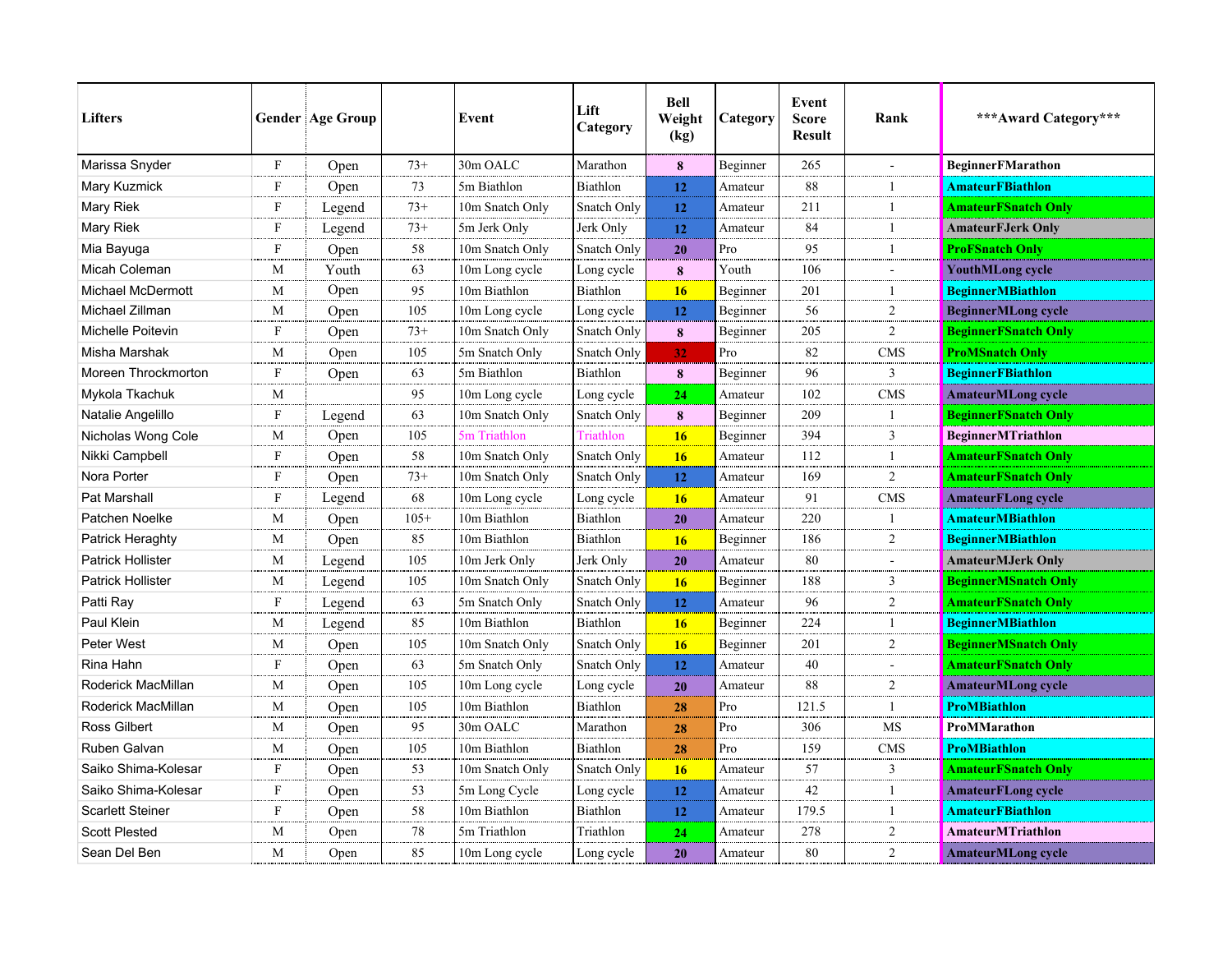| <b>Lifters</b>      |   | <b>Gender Age Group</b> |       | Event           | Lift<br>Category | <b>Bell</b><br>Weight<br>(kg) | Category' | Event<br><b>Score</b><br>Result | Rank                     | ***Award Category***        |
|---------------------|---|-------------------------|-------|-----------------|------------------|-------------------------------|-----------|---------------------------------|--------------------------|-----------------------------|
| Selma Dillsi        | F | Open                    | 68    | 30m OALC        | Marathon         | 12                            | Amateur   | 350                             | 2                        | AmateurFMarathon            |
| Stacie Huibregtse   | F | Open                    | $73+$ | 5m Snatch Only  | Snatch Only      | 8                             | Beginner  | 110                             | 3                        | <b>BeginnerFSnatch Only</b> |
| <b>Stacy West</b>   | F | Open                    | $73+$ | 10m Long cycle  | Long cycle       | 8                             | Beginner  | 100                             |                          | <b>BeginnerFLong cycle</b>  |
| Svitlana Krechyk    | F | Open                    | $73+$ | 10m OALC        | OALC             | 24                            | Pro       | 104                             | <b>MS</b>                | <b>ProFOALC</b>             |
| Svitlana Krechyk    | F | Open                    | $73+$ | 10m Snatch Only | Snatch Only      | 24                            | Pro       | 163                             | <b>MSIC</b>              | <b>ProFSnatch Only</b>      |
| Truong Nguyen       | М | Open                    | 105   | 5m Biathlon     | Biathlon         | 16 <sup>2</sup>               | Beginner  | 115.5                           | $\overline{\phantom{a}}$ | <b>BeginnerMBiathlon</b>    |
| Valerie Pawlowski   | F | Legend                  | 68    | 10m OALC        | OALC             | 24                            | Pro       | 47                              |                          | <b>ProFOALC</b>             |
| Valerie Pawlowski   |   | Legend                  | 68    | 10m Snatch Only | Snatch Only      | 24                            | Pro       | 88                              | <b>CMS</b>               | <b>ProFSnatch Only</b>      |
| Valerie Weeks       | F | Open                    | $73+$ | 30m OALC        | Marathon         | 12                            | Amateur   | 250                             | 3                        | AmateurFMarathon            |
| Vinay Narayan       | М | Open                    | 73    | 10m Biathlon    | Biathlon         | 16 <sup>2</sup>               | Beginner  | 170.5                           | 2                        | <b>BeginnerMBiathlon</b>    |
| Wendell Dyck        | М | Legend                  | 85    | 10m Long cycle  | Long cycle       | 20                            | Amateur   | 41                              |                          | <b>AmateurMLong cycle</b>   |
| <b>Wendell Dyck</b> | М | Legend                  | 85    | 10m Snatch Only | Snatch Only      | 20                            | Amateur   | 169                             | 2                        | <b>AmateurMSnatch Only</b>  |
| Zoe Delaney         | F | Open                    | 73    | 10m Snatch Only | Snatch Only      | 16                            | Amateur   | 160                             |                          | <b>AmateurFSnatch Only</b>  |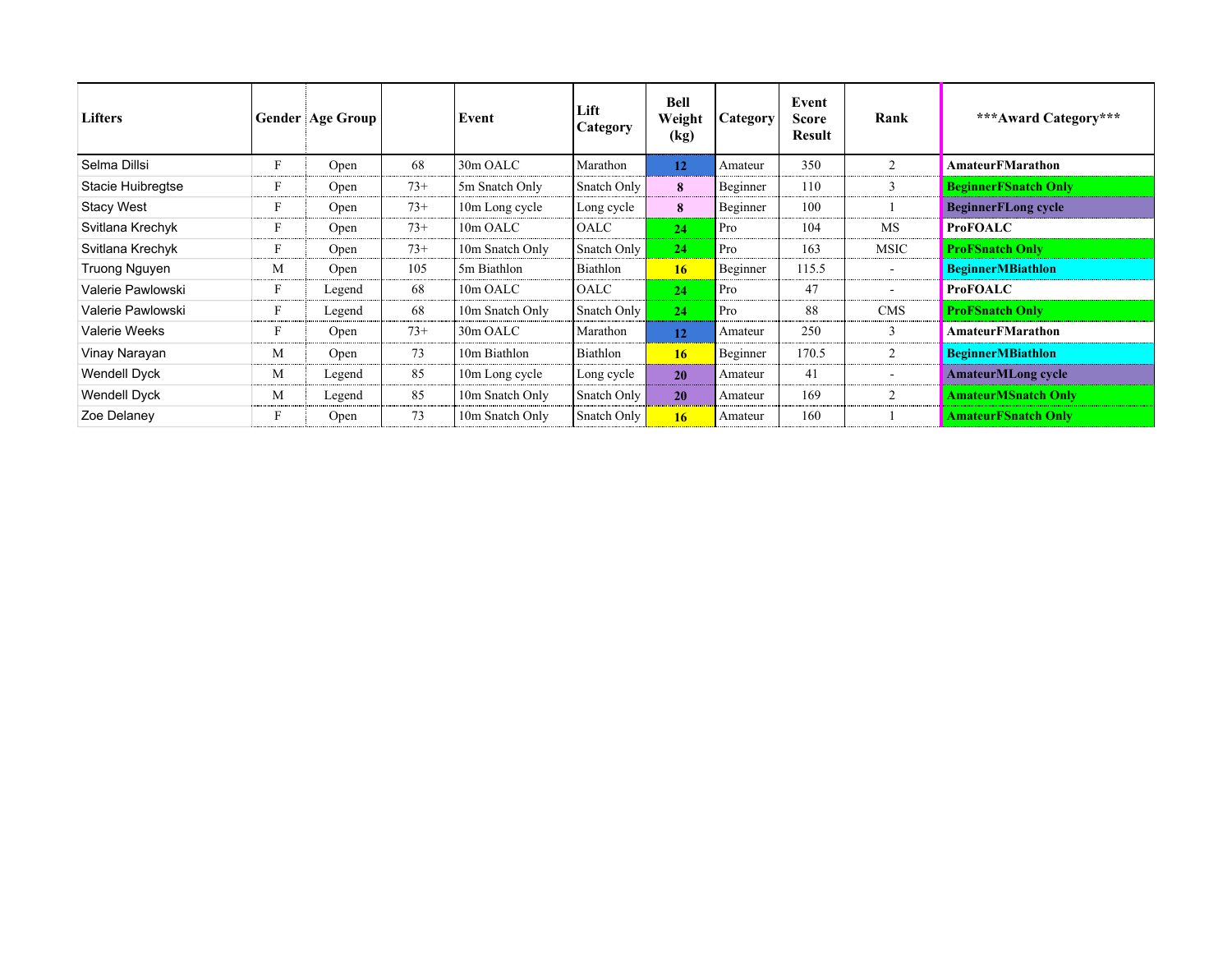|                  |                      |                   |                    | <b>Note: Enter lifter scores in this</b> |
|------------------|----------------------|-------------------|--------------------|------------------------------------------|
| Flight#          | Lifter               | Event             | Lift               | <b>Reps</b>                              |
| Flight#          | Lifter               | Event             | Lift               | <b>Reps</b>                              |
|                  | Katherine Gail Dye   | 60m TALC          | 9 TALC Marathon    | 413                                      |
| 1                | Katie Rose Pollock   | 60m TALC          | 9 TALC Marathon    | 507                                      |
|                  | Ross Gilbert         | 30m OALC          | 10 OALC Marathon   | 306                                      |
| $\boldsymbol{2}$ | Chris Hoover         | 30m OALC          | 10_OALC Marathon   | 287                                      |
|                  | Misha Marshak        | 5m Snatch Only    | 3 Snatch           | 82                                       |
| 3                | Elek Thomas-Toth     | 5m Biathlon       | $1$ _Jerk          | 62                                       |
|                  | <b>Scott Plested</b> | 5m Triathlon      | 5 Jerk (Triathlon) | 40                                       |
|                  | Moreen Throckmorton  | 5m Biathlon       | $1$ _Jerk          | 46                                       |
|                  | Jane Altemose        | 5m Biathlon       | 1 Jerk             | 75                                       |
| 4                | Jennifer Millett     | 5m Triathlon      | 1 Jerk             | 50                                       |
|                  | Mary Riek            | 5m Jerk Only      | 1_Jerk             | 84                                       |
|                  | Mary Kuzmick         | 5m Biathlon       | 1 Jerk             | 44                                       |
|                  | Georgina Gadd        | 10m Biathlon      | 1 Jerk             | 154                                      |
|                  | Camille Borodey      | 10m Biathlon      | 1_Jerk             | <b>104</b>                               |
|                  | Derek Taylor         | 10m Biathlon<br>. | 1 Jerk             | 120                                      |
| 5                | Christian Sarason    | 10m Biathlon      | 1 Jerk             | 128                                      |
|                  | Adi Rastogi          | 10m Biathlon      | 1 Jerk             | <b>130</b>                               |
|                  | Doug Phillips        | 10m Biathlon      | 1 Jerk             | 61                                       |
|                  | Alison Li            | 10m Biathlon      | 1 Jerk             | 95                                       |
|                  | Carey Evenson        | 10m Biathlon      | 1_Jerk             | <b>116</b>                               |
| 6                | Colleen McDevitt     | 10m Biathlon      | 1_Jerk             | 128                                      |
|                  | Leah Kangas          | 10m Biathlon      | $1$ _Jerk          | 124                                      |
|                  | Scarlett Steiner     | 10m Biathlon      | 1 Jerk             | 90                                       |
|                  | Amanda Snellinger    | 5m Jerk Only      | 1 Jerk             | 50                                       |
|                  | Joanna Pool          | 5m Jerk Only      | 1 Jerk             | 74                                       |
| 7                | Heath Hayden         | 5m Biathlon       | 1 Jerk             | 50                                       |
|                  | Truong Nguyen        | 5m Biathlon       | 1 Jerk             | 62                                       |
|                  | Jinnah Rose-McFadden | 10m Jerk Only     | 1 Jerk             | 139                                      |
|                  | Lisa Thomas          | :10m Biathlon     | :1 Jerk            | 112                                      |
|                  | <b>Buffy Curtin</b>  | 10m Biathlon<br>. | 1 Jerk             | <b>120</b>                               |
| 8                | Mandi Bartkow        | 10m Biathlon      | 1 Jerk             | 155                                      |
|                  | Amanda Stanley       | 10m Biathlon      | 1_Jerk             | 77                                       |
|                  | Mia Bayuga           | 10m Snatch Only   | 3 Snatch           | 95                                       |
|                  | Paul Klein           | 10m Biathlon      | 1 Jerk             | 107                                      |
|                  | Marc Tiemeyer        | 10m Biathlon      | 1_Jerk             | <b>108</b>                               |
| $\boldsymbol{9}$ | Justin Hecht         | 10m Biathlon      | 1 Jerk             | 77                                       |
|                  | James Lynch          | 10m Biathlon      | 1 Jerk             | 82                                       |
|                  | Vinay Narayan        | 10m Biathlon      | 1_Jerk             | <b>101</b>                               |
|                  | Kylo McNeal          | 10m Biathlon      | 1 Jerk             | 112                                      |
|                  | Derek Wankel         | 10m Biathlon      | 1 Jerk             | <b>104</b>                               |
|                  | Patrick Heraghty     | 10m Biathlon      | 1_Jerk             | 125                                      |
| 10               | Grigore Casim        | 10m Biathlon      | 1 Jerk             | 121                                      |
|                  | Ashinth Moodliar     | 10m Biathlon      | 1 Jerk             | <b>103</b>                               |
|                  | Michael McDermott    | 10m Biathlon      | 1_Jerk             | 100                                      |
|                  | Patrick Hollister    | 10m Jerk Only     | $1$ Jerk           | 80                                       |
|                  |                      |                   |                    |                                          |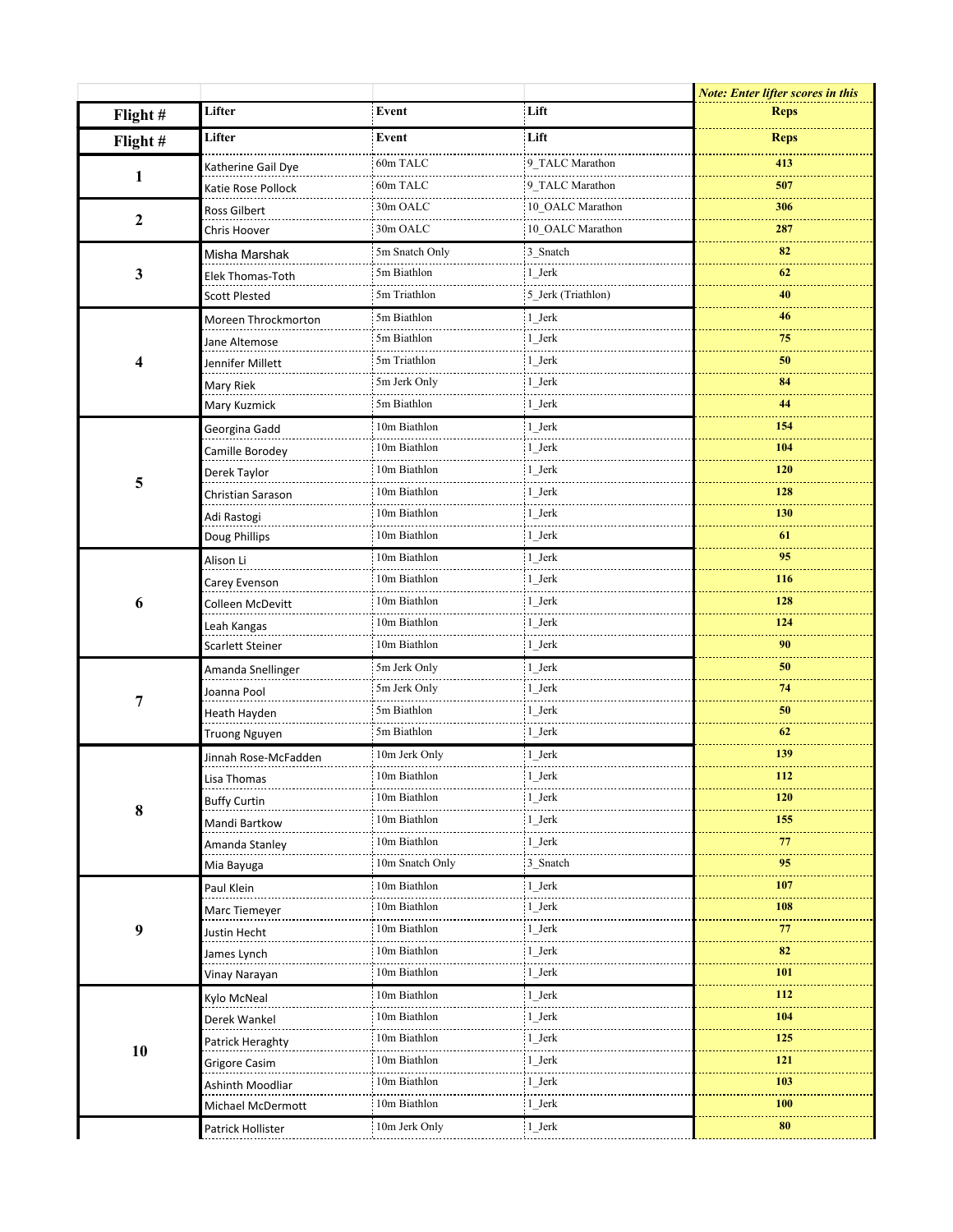|         |                          |                 |                      | <b>Note: Enter lifter scores in this</b> |
|---------|--------------------------|-----------------|----------------------|------------------------------------------|
| Flight# | Lifter                   | Event           | Lift                 | <b>Reps</b>                              |
|         | Patchen Noelke           | 10m Biathlon    | 1 Jerk               | 125                                      |
| 11      | Roderick MacMillan       | 10m Biathlon    | 1 Jerk               | 70                                       |
|         | Ruben Galvan             | 10m Biathlon    | 1_Jerk               | 89                                       |
|         | Deresse Haile            | 10m Biathlon    | 1 Jerk               | 91                                       |
|         | <b>Stacie Huibregtse</b> | 5m Snatch Only  | 3 Snatch             | <b>110</b>                               |
| 12      | Moreen Throckmorton      | 5m Biathlon     | 2 Snatch(Biathlon)   | 100                                      |
|         | Jane Altemose            | 5m Biathlon     | 2 Snatch(Biathlon)   | 109                                      |
|         | Nicholas Wong Cole       | 5m Triathlon    | 1 Jerk               | 81                                       |
|         | James Prossick           | 5m Triathlon    | 5 Jerk (Triathlon)   | 71                                       |
|         | Lyra Steiner             | 10m Snatch Only | 3 Snatch             | 130                                      |
| 13      | Zoe Delaney              | 10m Snatch Only | 3 Snatch             | <b>160</b>                               |
|         | Alice Opalka             | 10m Snatch Only | 3 Snatch             | 86                                       |
|         | Jordan Lobban            | 10m Snatch Only | 3 Snatch             | 195                                      |
|         | Nikki Campbell           | 10m Snatch Only | 3_Snatch             | 112                                      |
|         | Saiko Shima-Kolesar      | 10m Snatch Only | 3 Snatch             | 57                                       |
|         | Kate Millett             | 10m Snatch Only | 3 Snatch             | 135                                      |
| 14      | Nora Porter              | 10m Snatch Only | 3 Snatch             | 169                                      |
|         | Aubray Gadd              | 10m Snatch Only | 3 Snatch             | 98                                       |
|         | Hailey Iverson           | 10m Snatch Only | 3 Snatch             | 197                                      |
|         | Ashley Nguyen            | 10m Snatch Only | 3 Snatch             | 150                                      |
|         | Patti Ray                | 5m Snatch Only  | 3 Snatch             | 96                                       |
| 15      | Rina Hahn                | 5m Snatch Only  | 3 Snatch             | 40                                       |
|         | Mary Kuzmick             | 5m Biathlon     | 2_Snatch(Biathlon)   | 88                                       |
|         | Jennifer Millett         | 5m Triathlon    | 6 Snatch (Triathlon) | 81                                       |
| 16      | Alison Li                | 10m Biathlon    | 2 Snatch(Biathlon)   | 159                                      |
|         | Leah Kangas              | 10m Biathlon    | 2 Snatch(Biathlon)   | 191                                      |
|         | Scarlett Steiner         | 10m Biathlon    | 2 Snatch(Biathlon)   | 179                                      |
|         | Colleen McDevitt         | 10m Biathlon    | 2_Snatch(Biathlon)   | 194                                      |
|         | Carey Evenson            | 10m Biathlon    | 2 Snatch(Biathlon)   | 103                                      |
|         | Amy Bates                | 10m Snatch Only | 3 Snatch             | 143                                      |
|         | Mary Riek                | 10m Snatch Only | 3 Snatch             | 211                                      |
|         | Derek Taylor             | 10m Biathlon    | 2 Snatch(Biathlon)   | 209                                      |
| 17      | Christian Sarason        | 10m Biathlon    | 2_Snatch(Biathlon)   | 224                                      |
|         | Adi Rastogi              | 10m Biathlon    | 2 Snatch(Biathlon)   | 177                                      |
|         | Peter West               | 10m Snatch Only | 3 Snatch             | 201                                      |
| 18      | Patrick Hollister        | 10m Snatch Only | 3 Snatch             | 188                                      |
|         | <b>Buffy Curtin</b>      | 10m Biathlon    | 2 Snatch(Biathlon)   | <b>120</b>                               |
|         | Lisa Thomas              | 10m Biathlon    | 2 Snatch(Biathlon)   | 182                                      |
| 19      | Mandi Bartkow            | 10m Biathlon    | 2 Snatch(Biathlon)   | 210                                      |
|         | Amanda Stanley           | 10m Biathlon    | 2 Snatch(Biathlon)   | 147                                      |
|         | Natalie Angelillo        | 10m Snatch Only | 3 Snatch             | 209                                      |
|         | Jodi Rose                | 10m Snatch Only | 3 Snatch             | 228                                      |
|         | Demi Du                  | 10m Snatch Only | 3 Snatch             | 233                                      |
| 20      | Michelle Poitevin        | 10m Snatch Only | 3 Snatch             | 205                                      |
|         | Georgina Gadd            | 10m Biathlon    | 2 Snatch(Biathlon)   | 215                                      |
|         | Camille Borodey          | 10m Biathlon    | 2 Snatch(Biathlon)   | 204                                      |
|         |                          |                 |                      |                                          |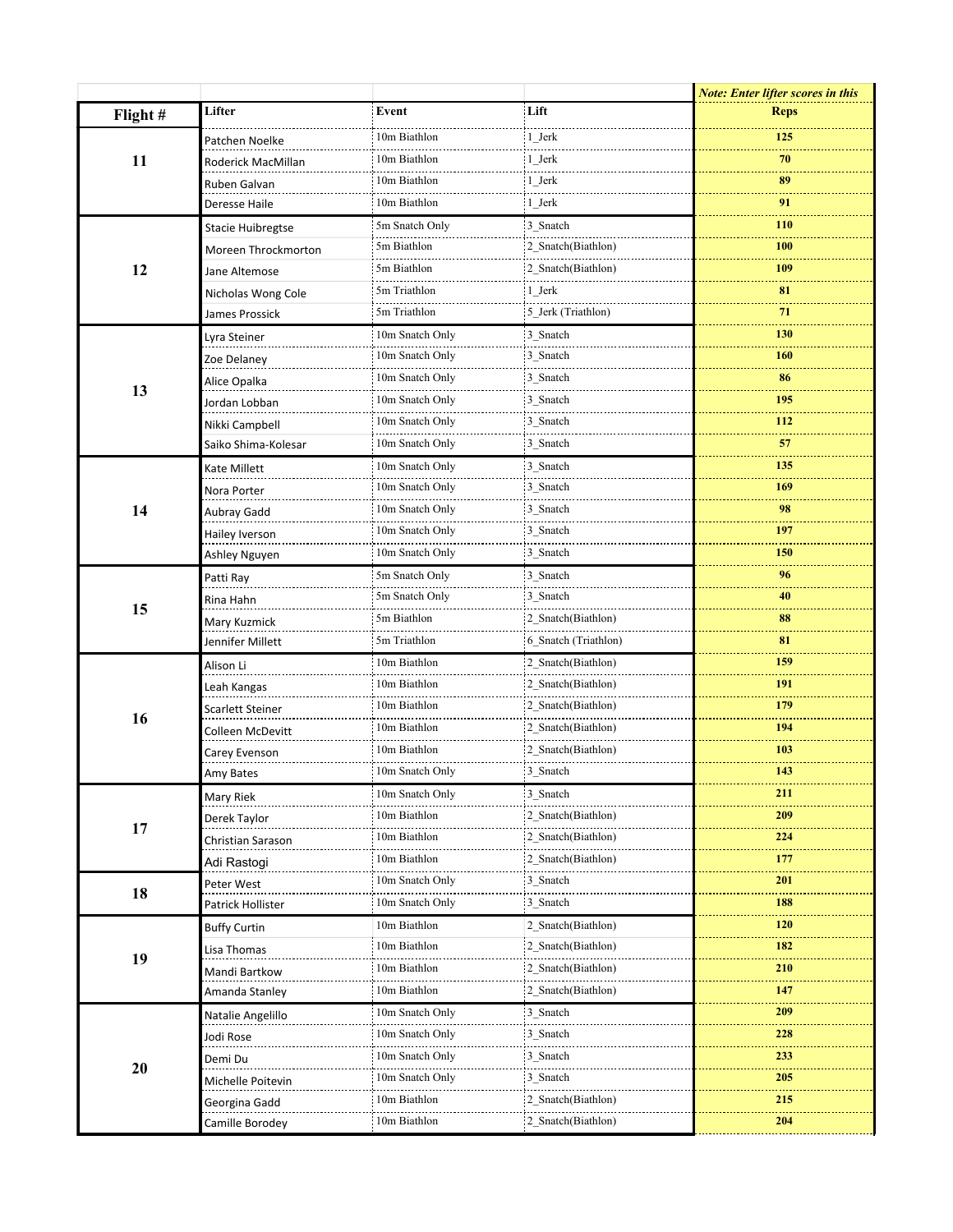|         |                      |                 |                          | <b>Note: Enter lifter scores in this</b> |
|---------|----------------------|-----------------|--------------------------|------------------------------------------|
| Flight# | Lifter               | Event           | Lift                     | <b>Reps</b>                              |
|         | Dennis Glavin        | 5m Snatch Only  | 3 Snatch                 | 132                                      |
|         | James Prossick       | 5m Triathlon    | 6 Snatch (Triathlon)     | 117                                      |
| 21      | Nicholas Wong Cole   | 5m Triathlon    | 6 Snatch (Triathlon)     | 127                                      |
|         | <b>Scott Plested</b> | 5m Triathlon    | 6 Snatch (Triathlon)     | 108                                      |
|         | Elek Thomas-Toth     | 5m Biathlon     | 2 Snatch(Biathlon)       | 108                                      |
|         | Roderick MacMillan   | 10m Biathlon    | 2 Snatch(Biathlon)       | 103                                      |
|         | Ruben Galvan         | 10m Biathlon    | 2 Snatch(Biathlon)       | <b>140</b>                               |
| 22      | Valerie Pawlowski    | 10m Snatch Only | 3 Snatch                 | 88                                       |
|         | Svitlana Krechyk     | 10m Snatch Only | 3 Snatch                 | 163                                      |
|         | Dave Buchanan        | 10m Snatch Only | 3_Snatch                 | 162                                      |
|         | Deresse Haile        | 10m Biathlon    | 2 Snatch(Biathlon)       | 175                                      |
|         | Patchen Noelke       | 10m Biathlon    | 2 Snatch(Biathlon)       | 190                                      |
| 23      | Wendell Dyck         | 10m Snatch Only | 3 Snatch                 | 169                                      |
|         | Saiko Shima-Kolesar  | 5m Long Cycle   | 4 Long Cycle             | 42                                       |
|         | Jennifer Millett     | 5m Triathlon    | 7 Long Cycle (Triathlon) | 34                                       |
|         | Amy Bates            | 5m Long Cycle   | 4_Long Cycle             | 34                                       |
| 24      | Alison Li            | 5m Long Cycle   | 4 Long Cycle             | 31                                       |
|         | Kayla Pugh           | 5m Long Cycle   | 4 Long Cycle             | 44                                       |
|         | Alicia Rose          | 5m Long Cycle   | 4_Long Cycle             | 37                                       |
|         | Micah Coleman        | 10m Long cycle  | 4 Long Cycle             | 106                                      |
| 25      | Michael Zillman      | 10m Long cycle  | 4 Long Cycle             | 56                                       |
|         | Clark Miner          | 10m Long cycle  | 4_Long Cycle             | 86                                       |
|         | Hal Yu               | 5m Snatch Only  | 3 Snatch                 | 101                                      |
| 26      | Truong Nguyen        | 5m Biathlon     | 2 Snatch(Biathlon)       | 107                                      |
|         | Heath Hayden         | 5m Biathlon     | 2_Snatch(Biathlon)       | 72                                       |
|         | Liz Milici           | 5m Snatch Only  | 3 Snatch                 | 83                                       |
|         | Jennifer Billings    | 30m OALC        | 10 OALC Marathon         | 309                                      |
|         | Marissa Snyder       | 30m OALC        | 10_OALC Marathon         | 265                                      |
|         | Selma Dillsi         | 30m OALC        | 10 OALC Marathon         | 350                                      |
| 27      | Lisa Griggs          | 30m OALC        | 10_OALC Marathon         | 272                                      |
|         | Valerie Weeks        | 30m OALC        | 10_OALC Marathon         | <b>250</b>                               |
|         | Hafoc Yates          | 30m OALC        | 10 OALC Marathon         | 100                                      |
|         | Ashinth Moodliar     | 10m Biathlon    | 2 Snatch(Biathlon)       | 193                                      |
|         | Derek Wankel         | 10m Biathlon    | 2 Snatch(Biathlon)       | 206                                      |
|         | Patrick Heraghty     | 10m Biathlon    | 2 Snatch(Biathlon)       | 122                                      |
| 28      | Grigore Casim        | 10m Biathlon    | 2 Snatch(Biathlon)       | 180                                      |
|         | Paul Klein           | 10m Biathlon    | 2_Snatch(Biathlon)       | 234                                      |
|         | Michael McDermott    | 10m Biathlon    | 2 Snatch(Biathlon)       | 202                                      |
|         | Kylo McNeal          | 10m Biathlon    | 2 Snatch(Biathlon)       | 172                                      |
|         | Marc Tiemeyer        | 10m Biathlon    | 2 Snatch(Biathlon)       | 182                                      |
| 29      | Justin Hecht         | 10m Biathlon    | 2 Snatch(Biathlon)       | 160                                      |
|         | James Lynch          | 10m Biathlon    | 2_Snatch(Biathlon)       | 132                                      |
|         | Vinay Narayan        | 10m Biathlon    | 2 Snatch(Biathlon)       | 139                                      |
|         | Kate Millett         | 10m OALC        | 8 One Arm Long Cyle      | 88                                       |
|         | Lyra Steiner         | 10m Long cycle  | 4 Long Cycle             | 110                                      |
| 30      | Georgina Gadd        | 10m Long cycle  | 4 Long Cycle             | 73                                       |
|         |                      |                 |                          |                                          |